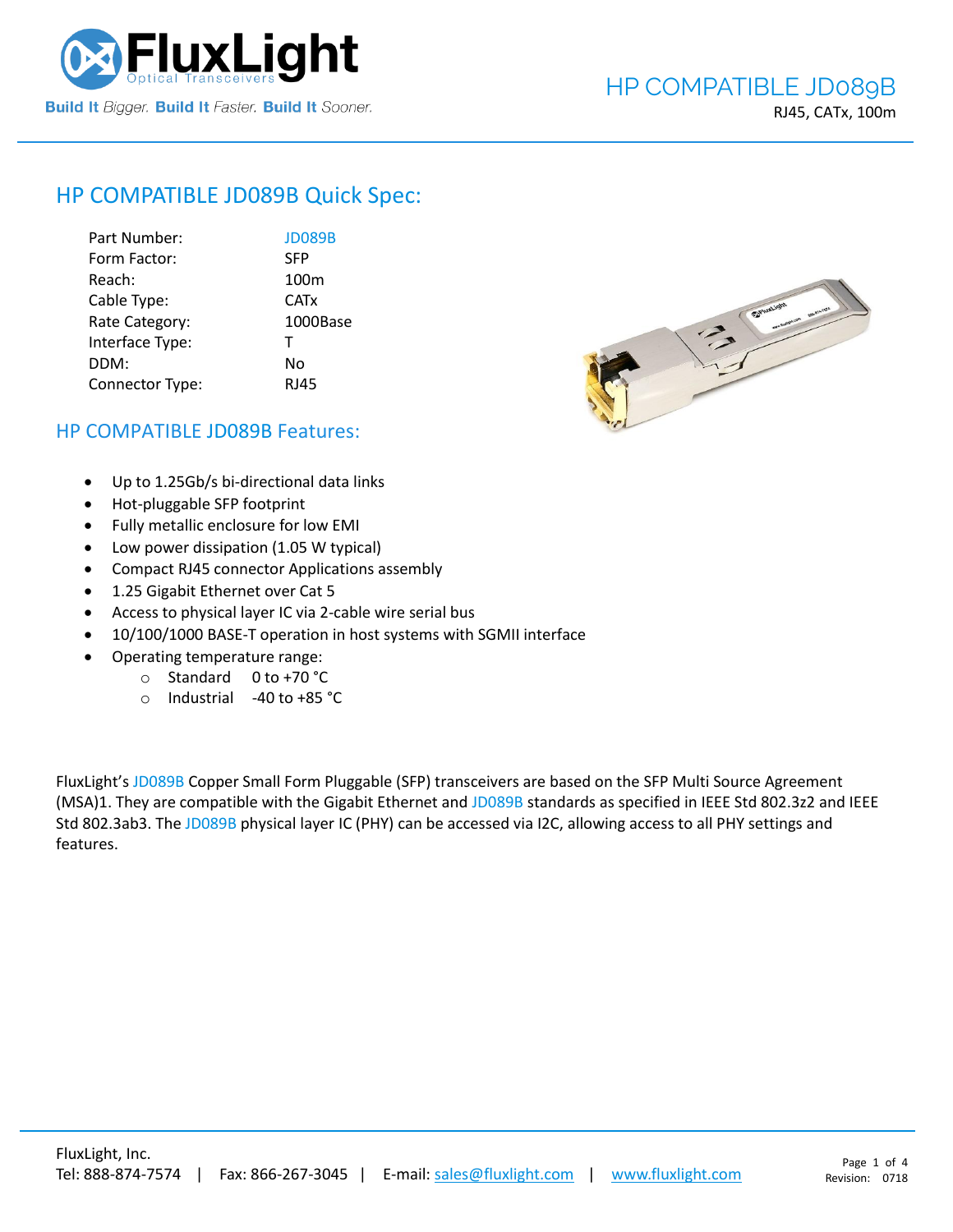

## I. SFP to Host Connector Pin Out

| Pin | Symbol        | Name/Description                                  | <b>Note</b>  |
|-----|---------------|---------------------------------------------------|--------------|
| 1   | <b>VEET</b>   | Transmitter ground (common with receiver ground)  | 1            |
| 2   | <b>TFAULT</b> | Transmitter Fault Not supported                   |              |
| 3   | <b>TDIS</b>   | Transmitter Disable. PHY disabled on high or open | 2            |
| 4   | MOD_DEF(2)    | Module Definition 2. Data line for serial ID      | 3            |
| 5   | MOD_DEF(1)    | Module Definition 1. Clock line for serial ID     | 3            |
| 6   | MOD DEF(0)    | Module Definition 0. Grounded within the module   | 3            |
| 7   | Rate Select   | No connection required                            |              |
| 8   | <b>LOS</b>    | Loss of Signal indication. Not supported          |              |
| 9   | <b>VEER</b>   | Receiver ground (common with transmitter ground)  | 1            |
| 10  | <b>VEER</b>   | Receiver ground (common with transmitter ground)  |              |
| 11  | <b>VEER</b>   | Receiver ground (common with transmitter ground)  | 1            |
| 12  | RD-           | Receiver Inverted DATA out. AC coupled            |              |
| 13  | $RD+$         | Receiver Non-inverted DATA out. AC coupled        |              |
| 14  | <b>VEER</b>   | Receiver ground (common with transmitter ground)  | 1            |
| 15  | <b>VCCR</b>   | Receiver power supply                             |              |
| 16  | <b>VCCT</b>   | Transmitter power supply                          |              |
| 17  | <b>VEET</b>   | Transmitter ground (common with receiver ground)  | 1            |
| 18  | TD+           | Transmitter Non-Inverted DATA in. AC coupled      |              |
| 19  | TD-           | Transmitter Inverted DATA in. AC coupled          |              |
| 20  | <b>VEET</b>   | Transmitter ground (common with receiver ground)  | $\mathbf{1}$ |

Notes:

- 1) Circuit ground is connected to chassis ground
- 2) PHY disabled on TDIS > 2.0V or open, enabled on TDIS < 0.8V
- 3) Should be pulled up with 4.7k 10k Ohms on host board to a voltage between 2.0 V and 3.6 V. MOD\_DEF(0) pulls line low to indicate module is plugged in

### II. +3.3V Volt Electrical Power Interface

The 1000Base-T has an input voltage range of 3.3 V +/- 5%. The 4 V maximum voltage is not allowed for continuous operation.

| <b>Parameter</b>   | <b>Symbol</b> | <b>Min</b> | Typ | <b>Max</b> | <b>Units</b> | <b>Notes/Conditions</b>                                                                 |
|--------------------|---------------|------------|-----|------------|--------------|-----------------------------------------------------------------------------------------|
| Supply<br>Current  | Is            |            | 320 | 375        | mA           | 1.2W max power over full range of<br>voltage and temperature. See caution<br>note below |
| Input Voltage      | <b>Vcc</b>    | 3.13       | 3.3 | 3.47       |              | Referenced to GND                                                                       |
| Maximum<br>Voltage | Vmax          |            |     | 4          | v            |                                                                                         |
| Surge Current      | Isurge        |            |     | 30         | mA           | Hot plug above steady state current. See<br>caution note below                          |

### **+3.3 Volt Electrical Power Interface**

Caution: Power consumption and surge current are higher than the specified values in the SFP MSA.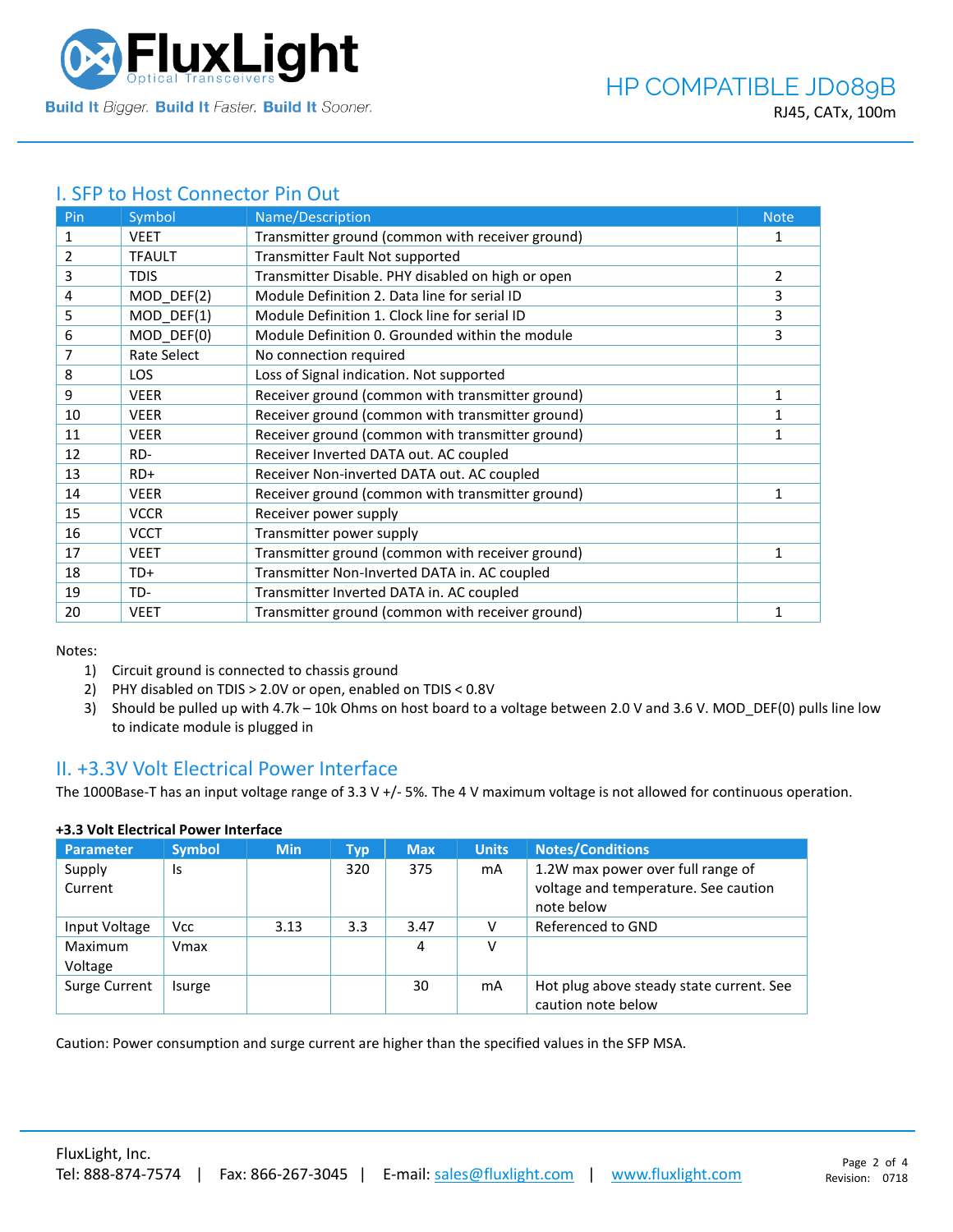

### III. Low-Speed Signals

MOD\_DEF(1) (SCL) and MOD\_DEF(2) (SDA), are open drain CMOS signals (see section VII, "Serial Communication Protocol"). Both MOD\_DEF(1) and MOD\_DEF(2) must be pulled up to host\_Vcc.

### **Low-Speed Signals, Electronic Characteristics**

| Parameter                        | Symbol     | Min              | <b>Max</b>       | <b>Units</b> | Notes/Conditions                                                          |
|----------------------------------|------------|------------------|------------------|--------------|---------------------------------------------------------------------------|
| SFP Output LOW                   | VOL        | 0                | 0.5              | V            | 4.7k to 10k pull-up to host_Vcc,<br>measured at host side of<br>connector |
| <b>SFP Output</b><br><b>HIGH</b> | <b>VOH</b> | host $Vcc - 0.5$ | host $Vcc + 0.3$ | V            | 4.7k to 10k pull-up to host Vcc,<br>measured at host side of<br>connector |
| SFP Input LOW                    | VIL        | $\mathbf 0$      | 0.8              | v            | 4.7k to 10k pull-up to Vcc,<br>measured at SFP side of<br>connector       |
| SFP Input HIGH                   | <b>VIH</b> | $\mathcal{P}$    | $Vcc + 0.3$      | V            | 4.7k to 10k pull-up to Vcc,<br>measured at SFP side of<br>connector       |

# IV. High-Speed Electrical Interface

All high-speed signals are AC-coupled internally.

### **High-Speed Electrical Interface, Transmission Line-SFP**

| Parameter | <b>Symbol</b> | <b>Min</b> | <b>Typ</b> | <b>Max</b> | <b>Units</b> | <b>Notes/Conditions</b>            |
|-----------|---------------|------------|------------|------------|--------------|------------------------------------|
| Line      | fL            |            | 125        |            | MHz          | 5-level encoding, per IEEE 802.3ab |
| Frequency |               |            |            |            |              |                                    |
| Tx Output | Zout.TX       |            | 100        |            | Ohm          | Differential, for all frequencies  |
| Impedance |               |            |            |            |              | between 1MHz and 125MHz            |
| Rx Input  | Zin,RX        |            | 100        |            | Ohm          | Differential, for all frequencies  |
| Impedance |               |            |            |            |              | between 1MHz and 125MHz            |

### **High-Speed Electrical Interface, Host-SFP**

| Parameter          | Symbol   | <b>Min</b> | <b>Typ</b> | <b>Max</b> | <b>Units</b> | <b>Notes/Conditions</b> |
|--------------------|----------|------------|------------|------------|--------------|-------------------------|
| Single ended data  | Vinsing  | 250        |            | 1200       | mV           | Single ended            |
| input swing        |          |            |            |            |              |                         |
| Single ended data  | Voutsing | 350        |            | 800        | mV           | Single ended            |
| output swing       |          |            |            |            |              |                         |
| Rise/Fall Time     | $Tr.$ Tf |            | 175        |            | psec         | 20%-80%                 |
| Tx Input Impedance | Zin      |            | 50         |            | Ohm          | Single ended            |
| Rx Output          | Zout     |            | 50         |            | Ohm          | Single ended            |
| Impedance          |          |            |            |            |              |                         |